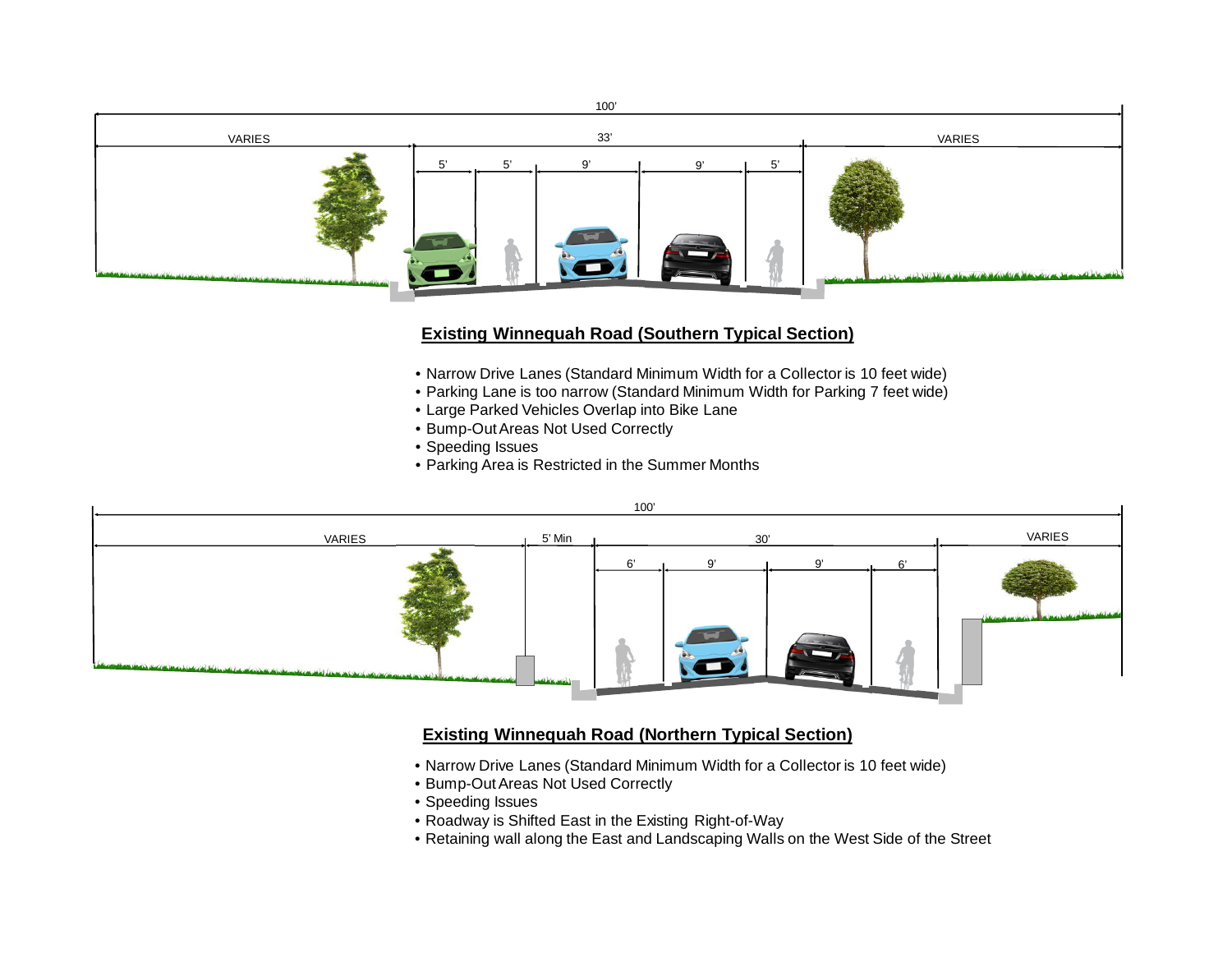## **Winnequah Road (Southern Typical Section)**



**Budget - \$1,400,000**